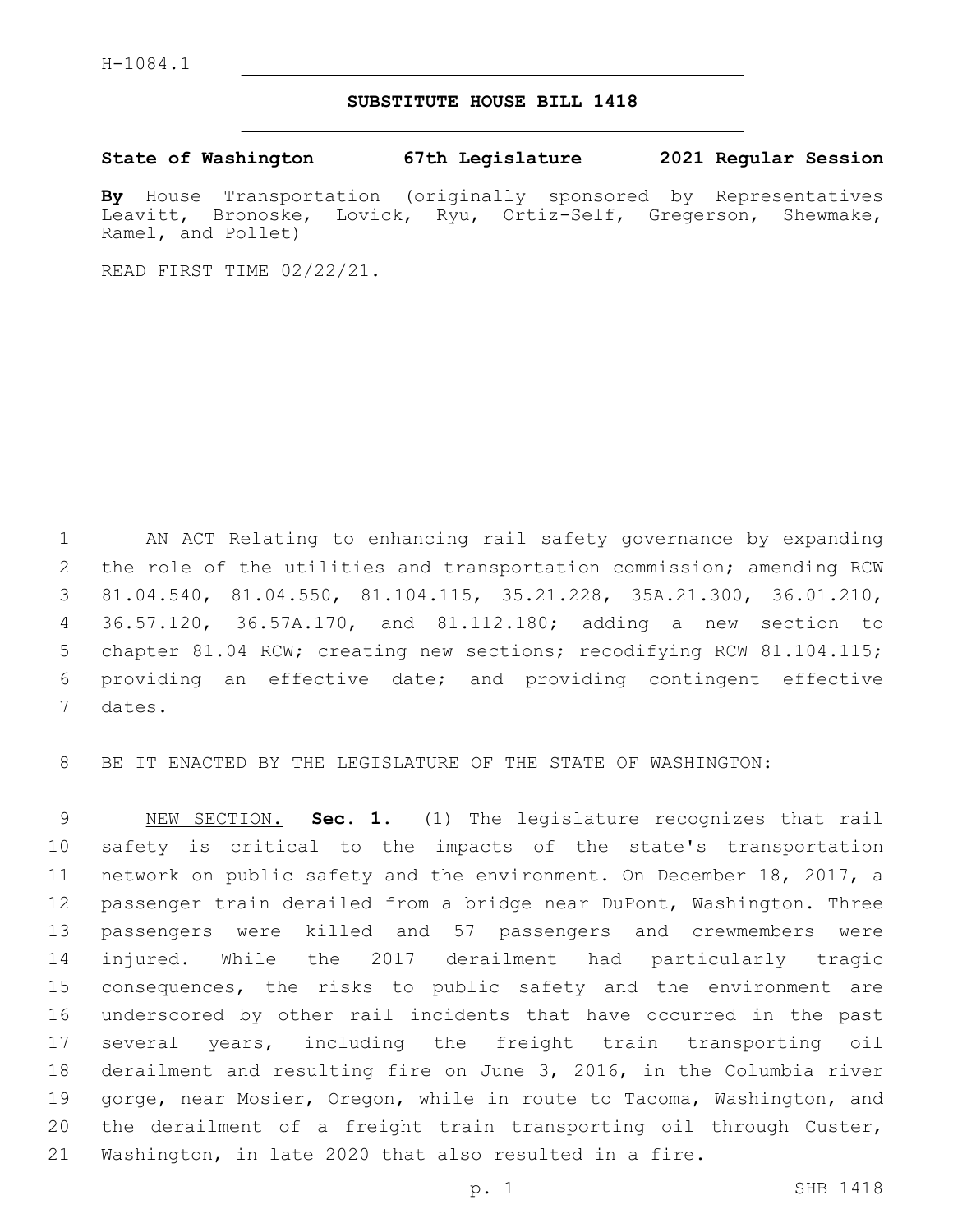(2) The national transportation safety board issued an accident report on the 2017 derailment in early 2019. The report included recommendations for government agencies that participated in developing the new route related to improvements in safety oversight, coordination, and communication. In 2020, the joint transportation committee oversaw a rail safety governance study that provided an assessment and recommendations for how rail safety oversight, organizational structures and processes, and coordination activities could be modified to improve rail safety governance across the state.

 (3) The legislature intends to build on the recommendations of the national transportation safety board and joint transportation committee reports to strengthen rail safety governance by expanding the utility and transportation commission's role in rail safety to include oversight of all rail transportation in the state to the extent permitted under federal law, including over implementation of new and materially changed railroad operations and over the safety management practices of railroad operations. The legislature intends for this role to include promotion of safety and security of the public and rail employees, as well as protection of the environment, to the extent these goals can be furthered by the commission's 21 expanded role.

 (4) The legislature does not intend for the expanded role of the utility and transportation commission in rail safety to be funded 24 through the assessment of fees on rail entities.

 **Sec. 2.** RCW 81.04.540 and 2007 c 234 s 2 are each amended to 26 read as follows:

 (1) The commission is authorized to oversee rail safety in the state to the extent permitted by federal law, including of rail fixed guideway systems. This oversight shall include, but is not limited to, the following:

 (a) Oversight of the implementation of new and materially changed 32 railroad operations and infrastructure for rail service, as permitted by federal law; and

 (b) Oversight of the safety management practices for railroad 35 operations, as permitted by federal law. The department of transportation shall coordinate with the commission and Amtrak to facilitate the oversight of state passenger rail service to the extent permitted under federal law.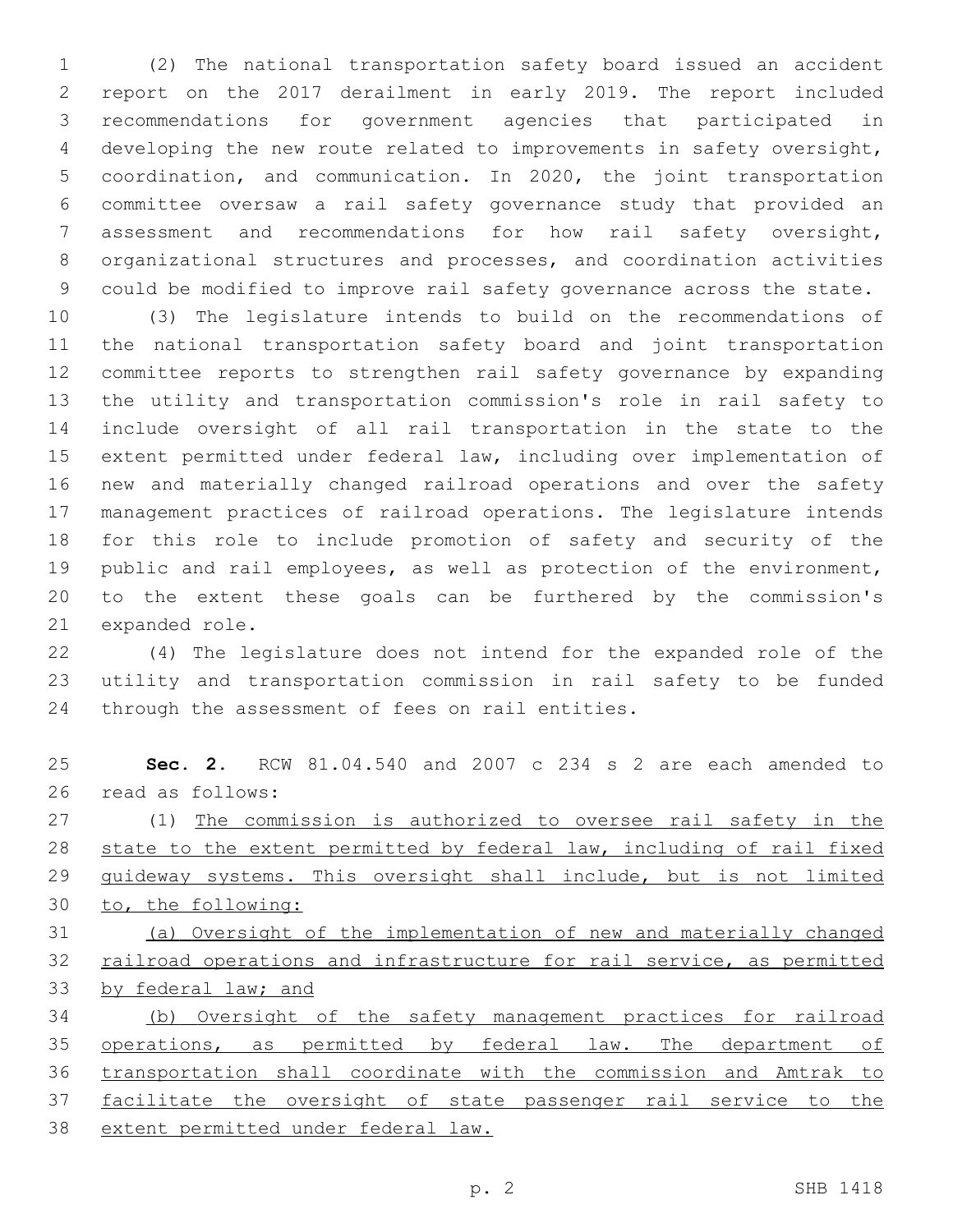(2) The commission shall cooperate with the federal government and the United States department of transportation, or its successor, or any other commission or agency delegated or authorized to regulate interstate or foreign commerce by common carriers, to the end that the transportation of property and passengers by common carriers in interstate or foreign commerce into and through the state of Washington may be regulated and that the laws of the United States and the state of Washington are enforced and administered 9 cooperatively in the public interest.

 $((+2+))$   $(3)$  In addition to its authority concerning interstate 11 commerce under this title, the commission may regulate common carriers in interstate commerce within the state under the authority of and in accordance with any act of congress that vests in or delegates to the commission such authority as an agency of the United States government or under an agreement with the United States department of transportation, or its successor, or any other commission or agency delegated or authorized to regulate interstate 18 or foreign commerce by common carriers.

19 (((3) For the purpose of participating with the United States department of transportation in investigation and inspection 21 activities necessary to enforce federal railroad safety regulations, 22 the)) (4) The commission has regulatory jurisdiction over the safety practices for railroad equipment, facilities, rolling stock, and 24 operations in the state, including authority to investigate and 25 conduct inspections necessary to the enforcement of state railroad 26 safety regulations, as permitted by federal law. This jurisdiction 27 includes the authority to participate with the United States department of transportation in investigation and inspection 29 activities necessary to enforce federal railroad safety requlations.

 (5) The commission shall produce an annual report on rail safety in the state and provide it to the transportation committees of the legislature, including the joint transportation committee, and shall make this report available to the public.

 (6) The commission shall promote rail safety through the facilitation of communication and collaboration among stakeholders with an interest in rail, including local jurisdictions, host and tenant railroads, and rail labor organizations.

 (7) "Rail fixed guideway system," as used in this section, has 39 the same meaning as defined in RCW 81.104.015.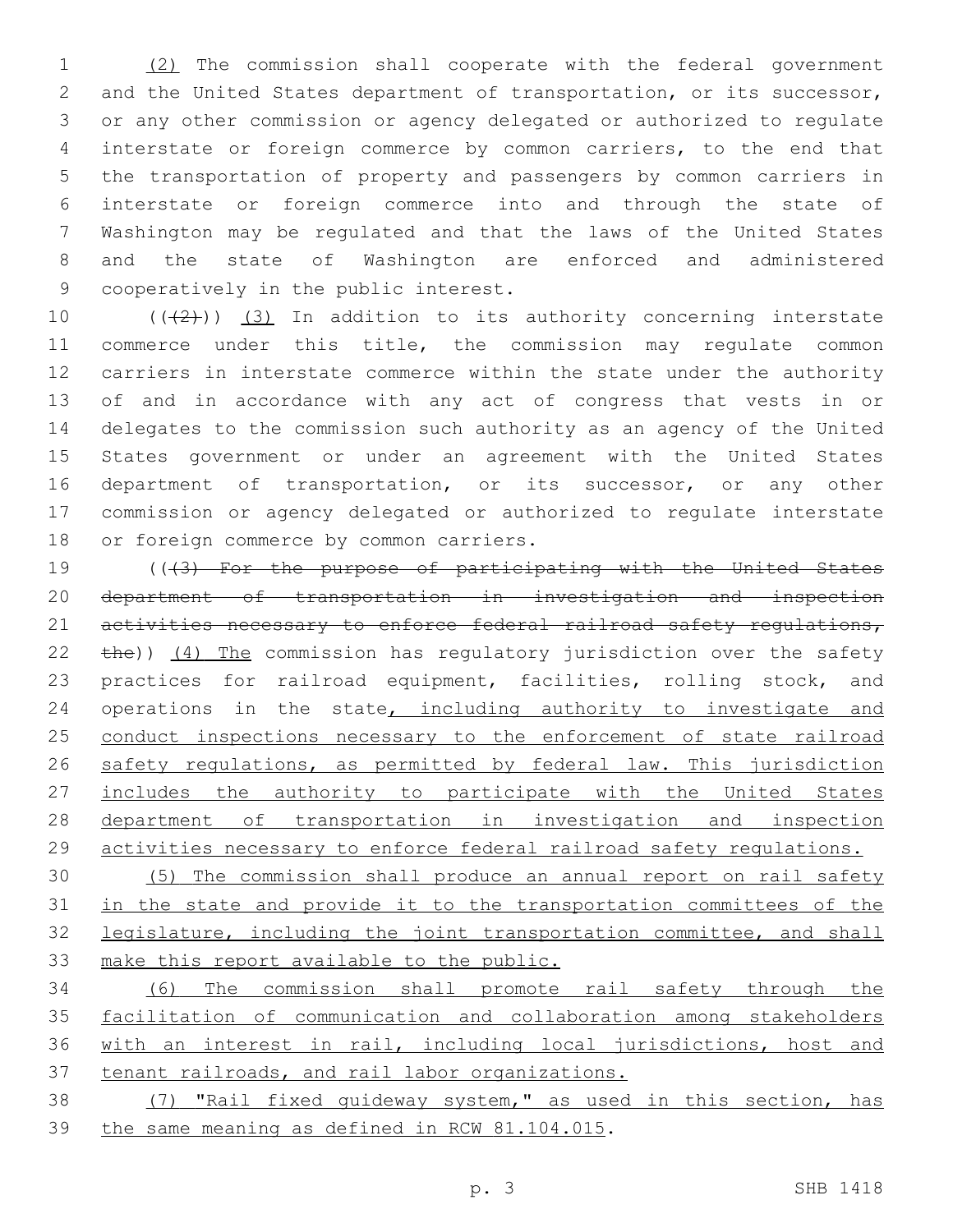1 **Sec. 3.** RCW 81.04.550 and 2007 c 234 s 3 are each amended to 2 read as follows:

3 The commission shall administer the railroad safety provisions of 4 this title to the fullest extent allowed under federal law, including 5 49 U.S.C. Sec. 20106, and state law.

6 **Sec. 4.** RCW 81.104.115 and 2016 c 33 s 8 are each amended to 7 read as follows:

8 (1) The ((department of transportation)) commission is 9 established as the state safety oversight agency. As such, the 10 ((department)) commission is subject to the following conditions:

11 (a) The ((department)) commission must be financially and legally 12 independent from any public transportation agency that the 13 ((department)) commission is obliged to oversee;

14 (b) The ((department)) commission must not directly provide 15 public transportation services in an area with a rail fixed guideway 16 public transportation system that the ((department)) commission is 17 obliged to oversee;

18 (c) The ((department)) commission must not employ any individual 19 who is also responsible for administering a rail fixed guideway 20 public transportation system that the ((department)) commission is 21 obliged to oversee; and

22 (d) The ((department)) commission has investigative and 23 enforcement authority with respect to the safety and security of all 24 rail fixed guideway public transportation systems in Washington 25 state. The ((department)) commission shall adopt rules with respect 26 to its investigative and enforcement authority.

27 (2) The ((department)) commission shall collect, audit, review, approve, oversee, and enforce the system safety program plan and the system security and emergency preparedness plan prepared by each owner or operator of a rail fixed guideway public transportation system operating in Washington state. In carrying out this function, 32 the ((department)) commission shall adopt rules specifying the elements and standard to be contained in a system safety program plan and a system security and emergency preparedness plan, and the 35 content of any investigation report, corrective action plan, and accompanying implementation schedule resulting from any reportable incident, accident, security breach, hazard, or security vulnerability. These rules must include due dates for the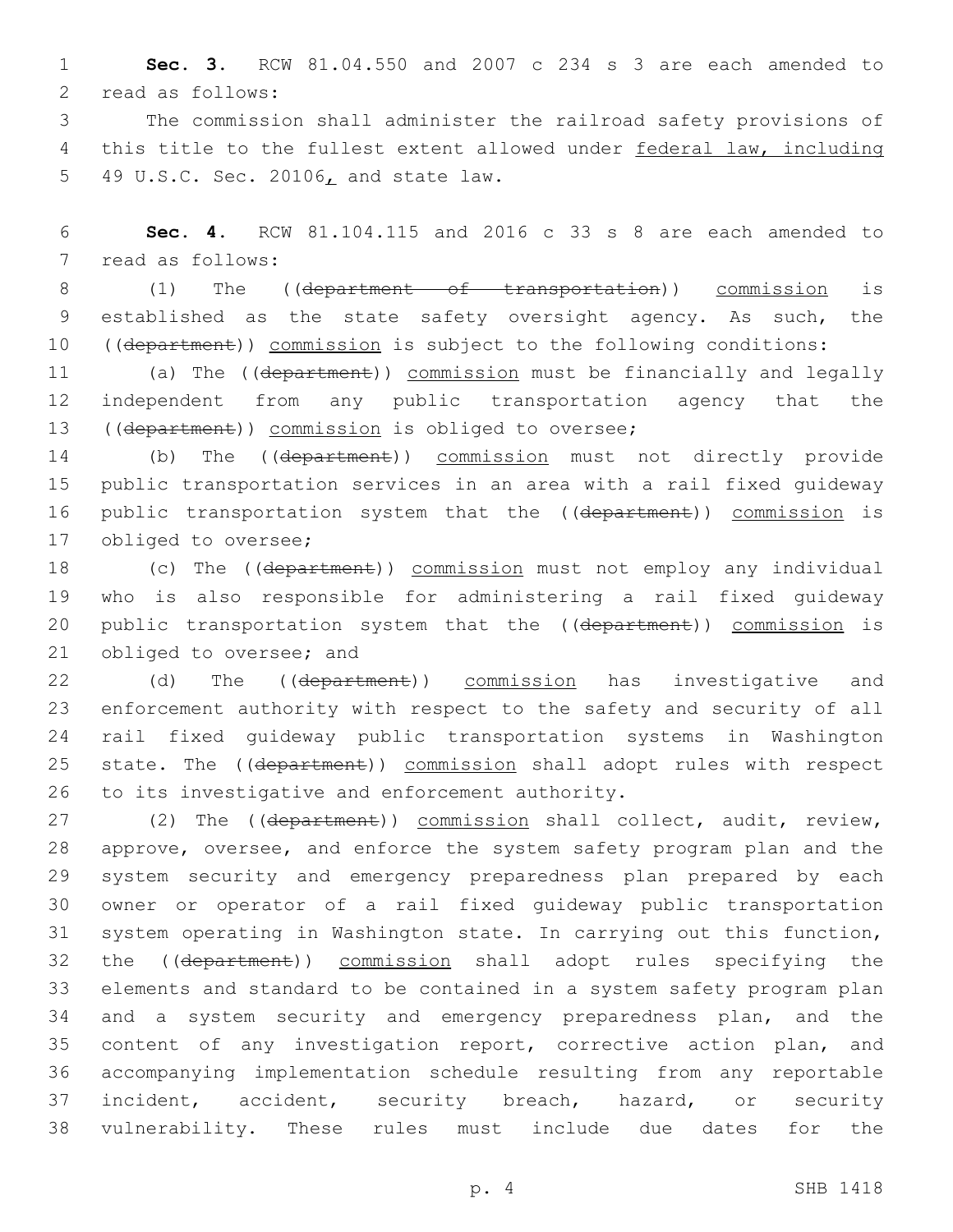((department's)) commission's timely receipt of and response to 2 required documents.

 (3) The ((department)) commission, in carrying out the duties in this section, shall compel the rail fixed guideway public transportation systems to comply with state and federal safety and security regulations for rail fixed guideway public transportation systems. The ((department)) commission may also impose financial penalties for noncompliance with state or federal regulations, or both, related to state safety and security oversight. Specific financial penalties, if imposed, must be determined by rule. When reportable safety or security deficiencies are identified and not addressed in a timely manner by rail fixed guideway public 13 transportation system owners and operators, the ((department)) commission may require the suspension or modification of service or 15 the suspended use or removal of equipment. The ((department)) commission may impose sanctions upon owners and operators of rail fixed guideway public transportation systems for failure to meet deadlines of submissions of required reports and audits.

 (4) The system security and emergency preparedness plan as described in RCW 35.21.228(1), 35A.21.300(1), 36.01.210(1), 36.57.120(1), 36.57A.170(1), and 81.112.180(1) is exempt from public 22 disclosure under chapter 42.56 RCW by the ((department)) commission when collected from the owners and operators of rail fixed guideway 24 public transportation systems. However, the system safety program plan as described in RCW 35.21.228, 35A.21.300, 36.01.210, 36.57.120, 36.57A.170, and 81.112.180 is not exempt from public disclosure.

27 (5) The ((department)) commission shall audit each system safety program plan and each system security and emergency preparedness plan 29 at least once every three years. The ((department)) commission may contract with other persons or entities for the performance of duties 31 required by this subsection. The ((department)) commission shall provide at least thirty days' advance notice to the owner or operator of a rail fixed guideway public transportation system before 34 commencing the audit.

 (6) In the event of any reportable incident, accident, security 36 breach, hazard, or security vulnerability, the ((department)) 37 commission shall review the investigation report, corrective action plan, and accompanying implementation schedule, submitted by the owner or operator of the rail fixed guideway public transportation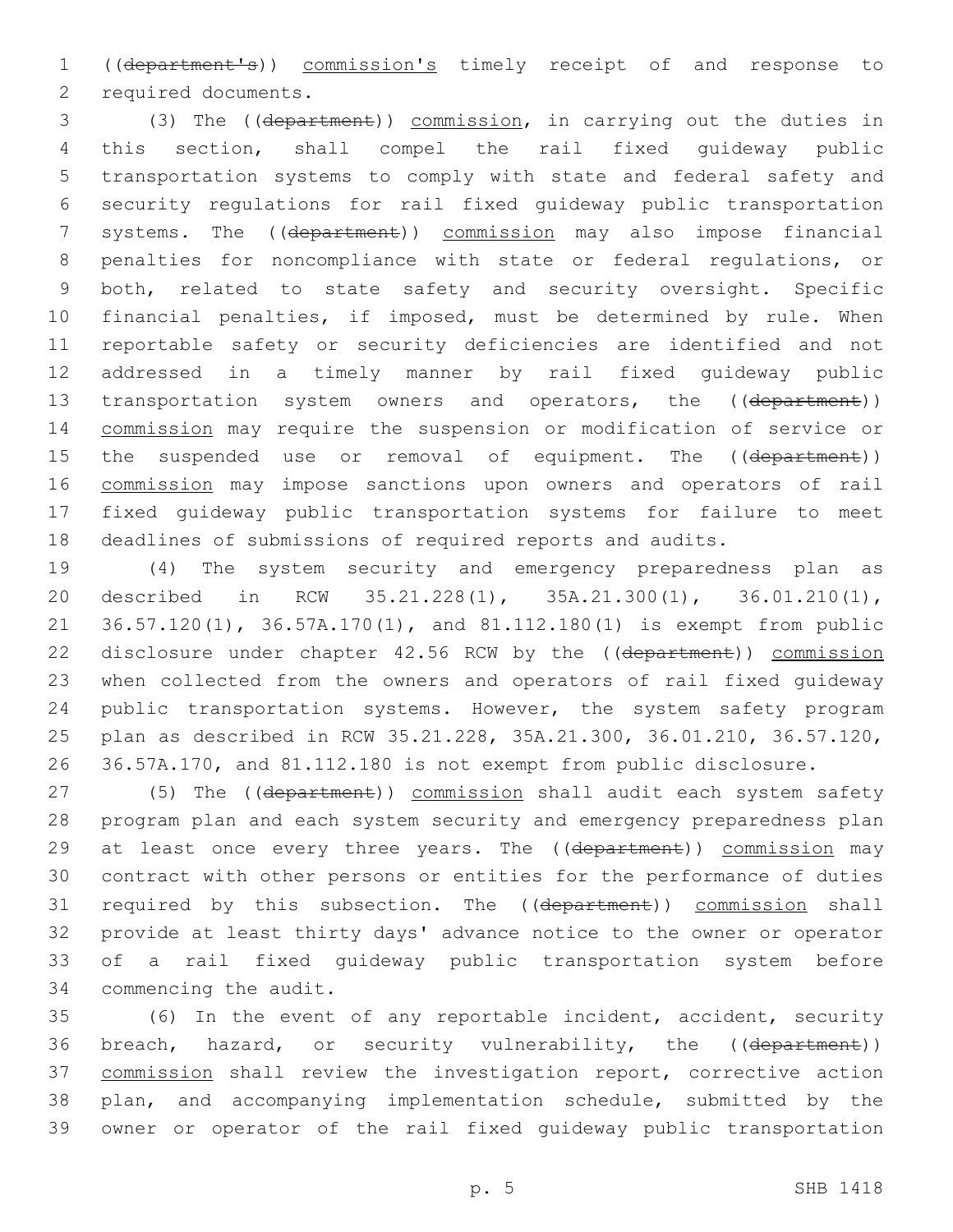system to safeguard against a recurrence of the incident, accident, security breach, hazard, or security vulnerability.

 (a) The ((department)) commission may, at its option, perform a separate, independent investigation of any reportable incident, accident, security breach, hazard, or security vulnerability. The ((department)) commission may contract with other persons or entities for the performance of duties required by this subsection.

 (b) If the ((department)) commission does not concur with the investigation report, corrective action plan, and accompanying implementation schedule, submitted by the owner or operator, the 11 ((department)) commission shall notify that owner or operator in writing within forty-five days of its receipt of the complete investigation report, corrective action plan, and accompanying 14 implementation schedule.

15 (7) The ((secretary)) commission may adopt rules to implement this section and RCW 35.21.228, 35A.21.300, 36.01.210, 36.57.120, 36.57A.170, and 81.112.180, including rules establishing procedures and timelines for owners and operators of rail fixed guideway public transportation systems to comply with RCW 35.21.228, 35A.21.300, 36.01.210, 36.57.120, 36.57A.170, and 81.112.180 and the rules adopted under this section. If noncompliance by an owner or operator of a rail fixed guideway public transportation system results in the loss of federal funds to the state of Washington or a political subdivision of the state, the owner or operator is liable to the 25 affected entity or entities for the amount of the lost funds.

26 (8) The ((department)) commission and its employees shall have no liability for any actions taken pursuant to this chapter arising 28 from: The adoption of rules; the review of or concurrence in a system safety program plan and a system security and emergency preparedness plan; the separate, independent investigation of any reportable incident, accident, security breach, hazard, or security vulnerability; and the review of or concurrence in a corrective action plan for any reportable incident, accident, security breach, 34 hazard, or security vulnerability.

 (9) At least once every year, the ((department)) commission shall report the status of the safety and security of each rail fixed guideway public transportation system to the governor, the federal transit administration, the board of directors or equivalent entity of the rail fixed guideway public transportation system, and the 40 transportation committees of the legislature.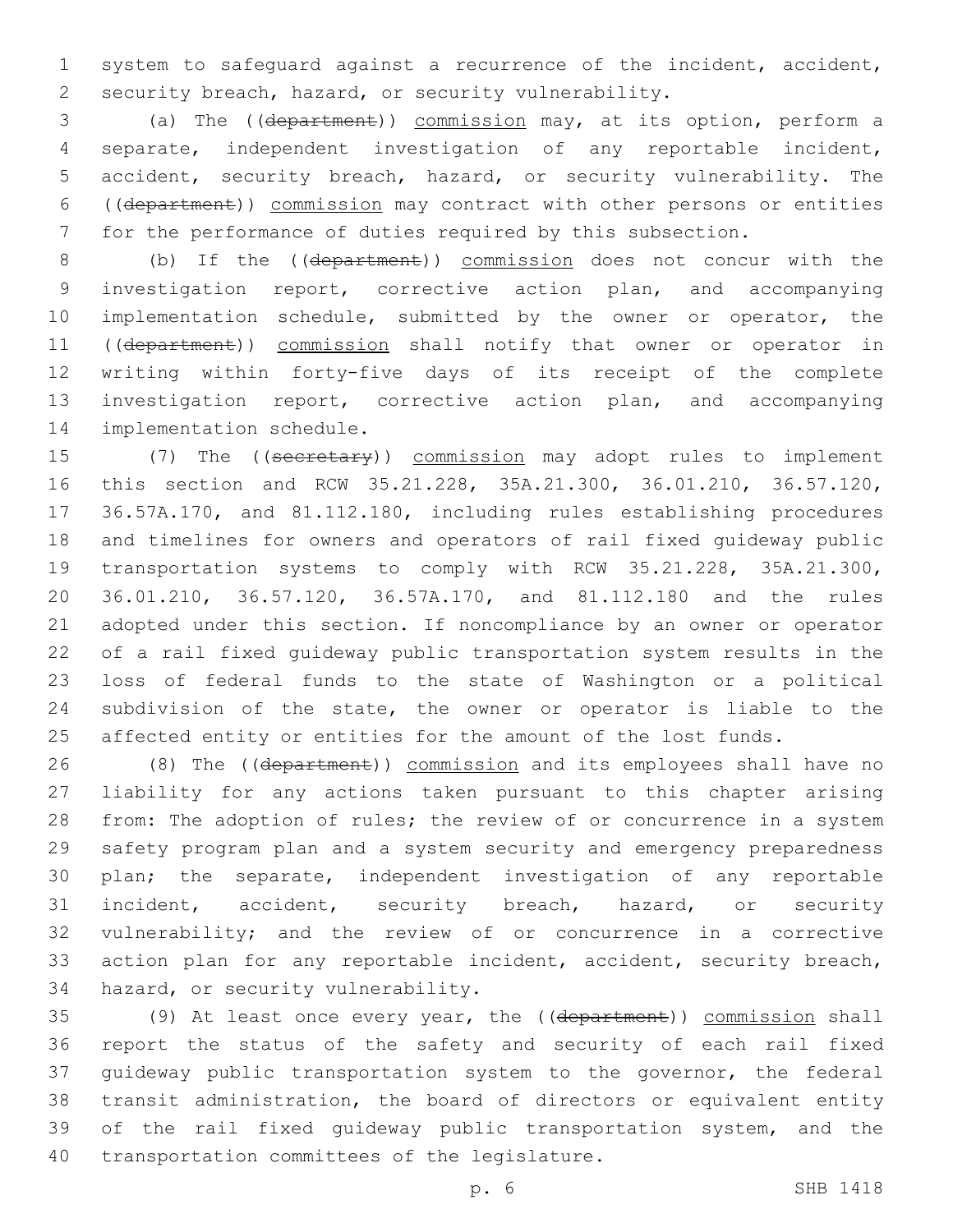## (10) "Rail fixed guideway system," as used in this section, has the same meaning as defined in RCW 81.104.015.

 **Sec. 5.** RCW 35.21.228 and 2016 c 33 s 2 are each amended to read as follows:4

 (1) Each city or town that owns or operates a rail fixed guideway public transportation system as defined in RCW 81.104.015 shall submit a system safety program plan and a system security and emergency preparedness plan for that guideway to the state ((department of transportation)) safety oversight agency by September 1, 1999, or at least one hundred eighty calendar days before beginning operations or instituting significant revisions to its plans. These plans must describe the city's procedures for (a) 13 reporting and investigating any reportable incident, accident, or security breach and identifying and resolving hazards or security vulnerabilities discovered during planning, design, construction, testing, or operations, (b) developing and submitting corrective 17 action plans and annual safety and security audit reports, (c) facilitating on-site safety and security reviews by the state 19 ((department of transportation)) safety oversight agency and the federal transit administration, and (d) addressing passenger and employee safety and security. The plans must, at a minimum, conform 22 to the standards adopted by the state ((department of 23 transportation)) safety oversight agency as set forth in the most current version of the Washington state rail safety oversight program standard manual as it exists on March 25, 2016, or such subsequent 26 date as may be provided by the ((department)) state safety oversight 27 agency by rule, consistent with the purposes of this section. If 28 required by the ((department)) state safety oversight agency, the city or town shall revise its plans to incorporate the 30 ((department's)) state safety oversight agency's review comments within sixty days after their receipt, and resubmit its revised plans 32 for review.

 (2) Each city or town shall implement and comply with its system safety program plan and system security and emergency preparedness plan. The city or town shall perform internal safety and security audits to evaluate its compliance with the plans, and submit its 37 audit schedule to the ((department of transportation)) state safety 38 oversight agency pursuant to the requirements in the most current version of the Washington state rail safety oversight program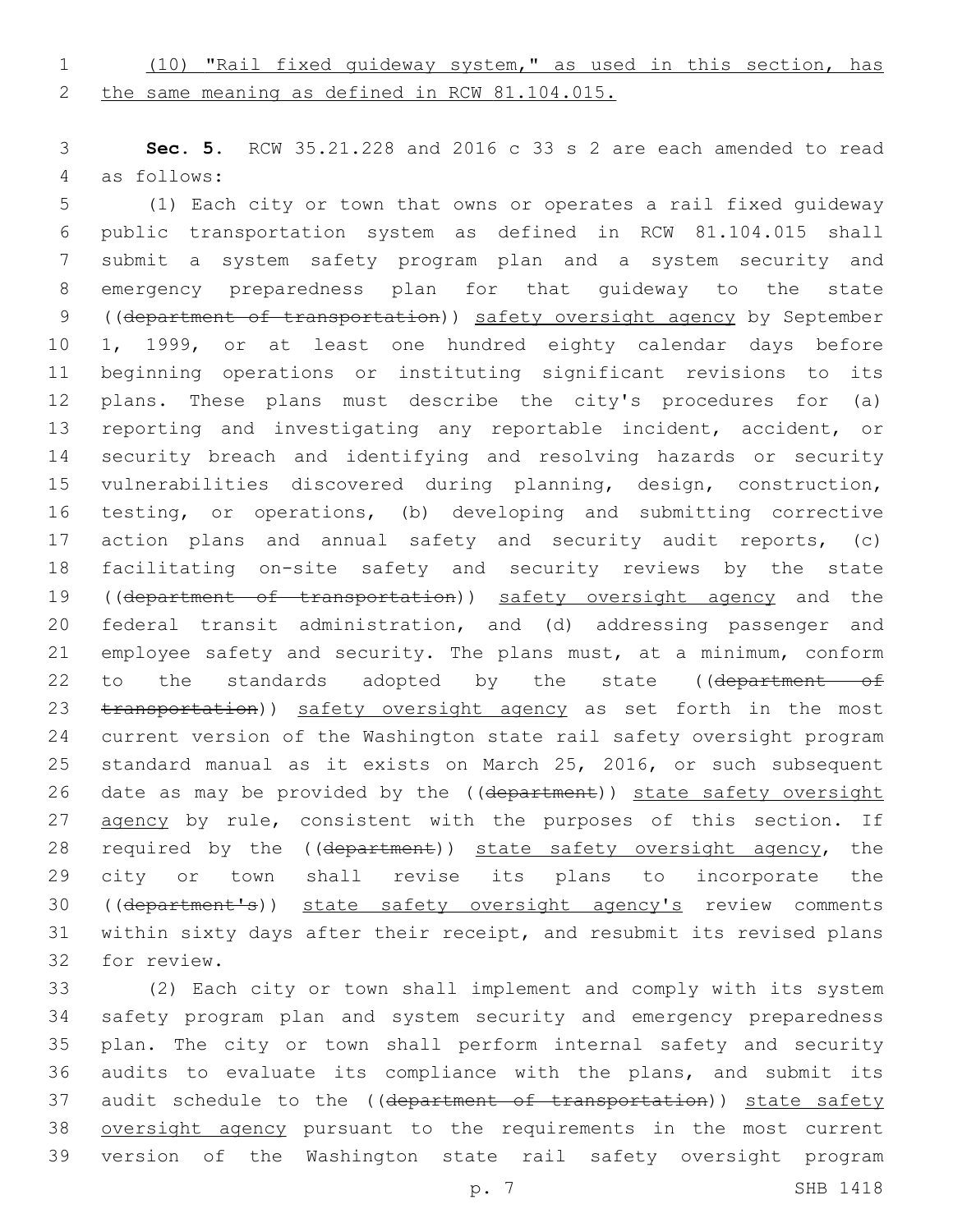standard manual as it exists on March 25, 2016, or such subsequent 2 date as may be provided by the ((department)) state safety oversight 3 agency by rule, consistent with the purposes of this section. The city or town shall prepare an annual report for its internal safety and security audits undertaken in the prior year and submit it to the ((department)) state safety oversight agency no later than February 15th. The ((department)) state safety oversight agency shall establish the requirements for the annual report. The contents of the annual report must include, at a minimum, the dates the audits were 10 conducted, the scope of the audit activity, the audit findings and recommendations, the status of any corrective actions taken as a result of the audit activity, and the results of each audit in terms 13 of the adequacy and effectiveness of the plans.

14 (3) Each city or town shall notify the ((department of 15 transportation)) state safety oversight agency, pursuant to the most current version of the Washington state rail safety oversight program standard manual as it exists on March 25, 2016, or such subsequent 18 date as may be provided by the ((department)) state safety oversight 19 agency by rule, consistent with the purposes of this section, any reportable incident, accident, security breach, hazard, or security 21 vulnerability. The ((department)) state safety oversight agency may adopt rules further defining any reportable incident, accident, security breach, hazard, or security vulnerability. The city or town shall investigate any reportable incident, accident, security breach, hazard, or security vulnerability and provide a written investigation 26 report to the ((department)) state safety oversight agency as described in the most current version of the Washington state rail safety oversight program standard manual as it exists on March 25, 2016, or such subsequent date as may be provided by the 30 ((department)) state safety oversight agency by rule, consistent with 31 the purposes of this section.

 (4) The system security and emergency preparedness plan required in subsection (1) of this section is exempt from public disclosure under chapter 42.56 RCW. However, the system safety program plan as described in this section is not subject to this exemption.

 **Sec. 6.** RCW 35A.21.300 and 2016 c 33 s 3 are each amended to 37 read as follows:

 (1) Each code city that owns or operates a rail fixed guideway public transportation system as defined in RCW 81.104.015 shall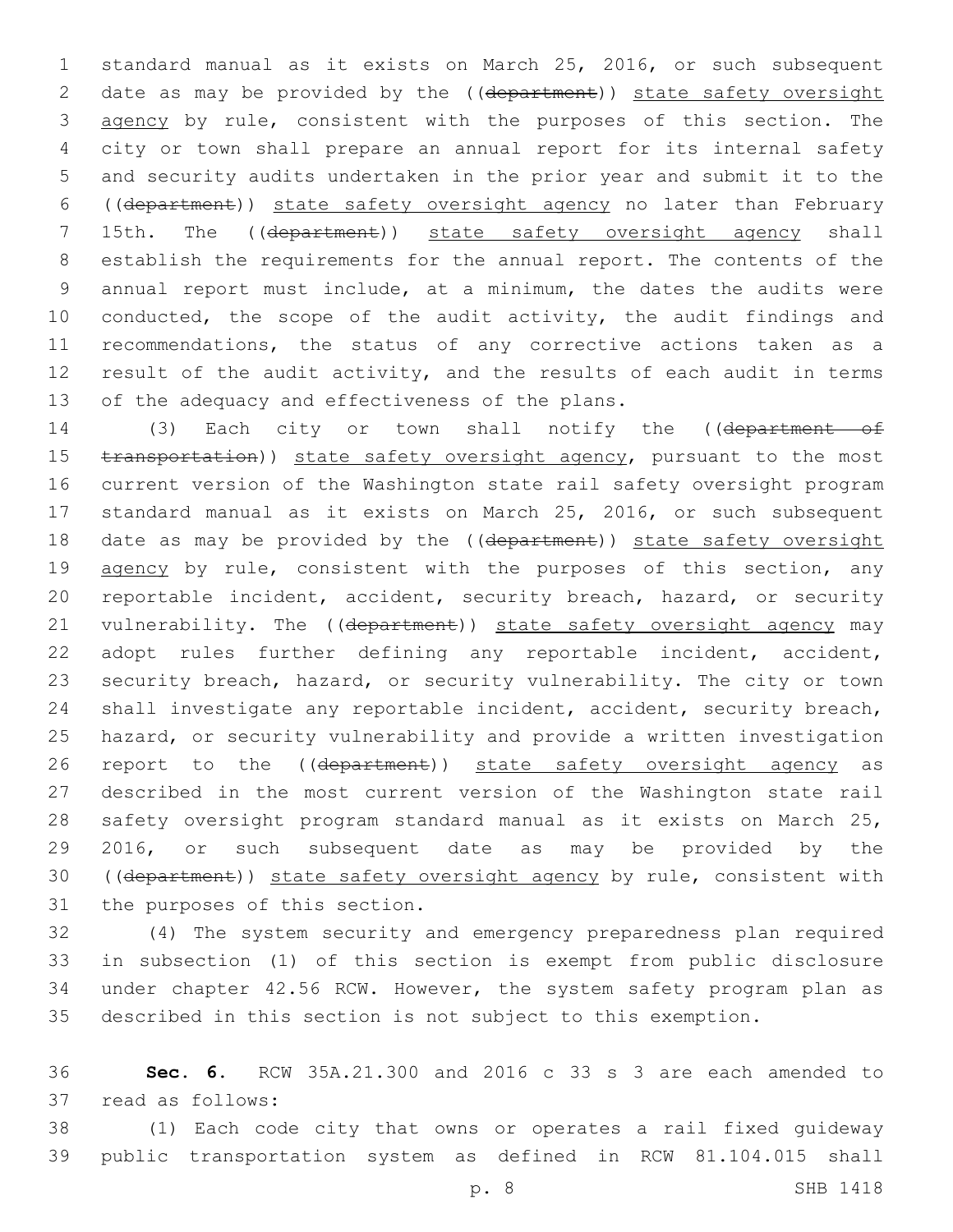1 submit a system safety program plan and a system security and 2 emergency preparedness plan for that guideway to the state 3 ((department of transportation)) safety oversight agency by September 4 1, 1999, or at least one hundred eighty calendar days before 5 beginning operations or instituting significant revisions to its 6 plans. These plans must describe the code city's procedures for (a) 7 reporting and investigating any reportable incident, accident, or 8 security breach and identifying and resolving hazards or security 9 vulnerabilities discovered during planning, design, construction, 10 testing, or operations, (b) developing and submitting corrective 11 action plans and annual safety and security audit reports, (c) 12 facilitating on-site safety and security reviews by the state 13 ((department of transportation)) safety oversight agency and the 14 federal transit administration, and (d) addressing passenger and 15 employee safety and security. The plans must, at a minimum, conform 16 to the standards adopted by the state ((department of 17 transportation)) safety oversight agency as set forth in the most 18 current version of the Washington state rail safety oversight program 19 standard manual as it exists on March 25, 2016, or such subsequent 20 date as may be provided by the ((department)) state safety oversight 21 agency by rule, consistent with the purposes of this section. If 22 required by the ((department)) state safety oversight agency, the 23 code city shall revise its plans to incorporate the ((department's)) 24 state safety oversight agency's review comments within sixty days 25 after their receipt, and resubmit its revised plans for review.

26 (2) Each code city shall implement and comply with its system 27 safety program plan and system security and emergency preparedness 28 plan. The code city shall perform internal safety and security audits 29 to evaluate its compliance with the plans, and submit its audit 30 schedule to the ((department of transportation)) state safety 31 oversight agency pursuant to the requirements in the most current 32 version of the Washington state rail safety oversight program 33 standard manual as it exists on March 25, 2016, or such subsequent 34 date as may be provided by the ((department)) state safety oversight 35 agency by rule, consistent with the purposes of this section. The 36 code city shall prepare an annual report for its internal safety and 37 security audits undertaken in the prior year and submit it to the 38 ((department)) state safety oversight agency no later than February 39 15th. The ((department)) state safety oversight agency shall 40 establish the requirements for the annual report. The contents of the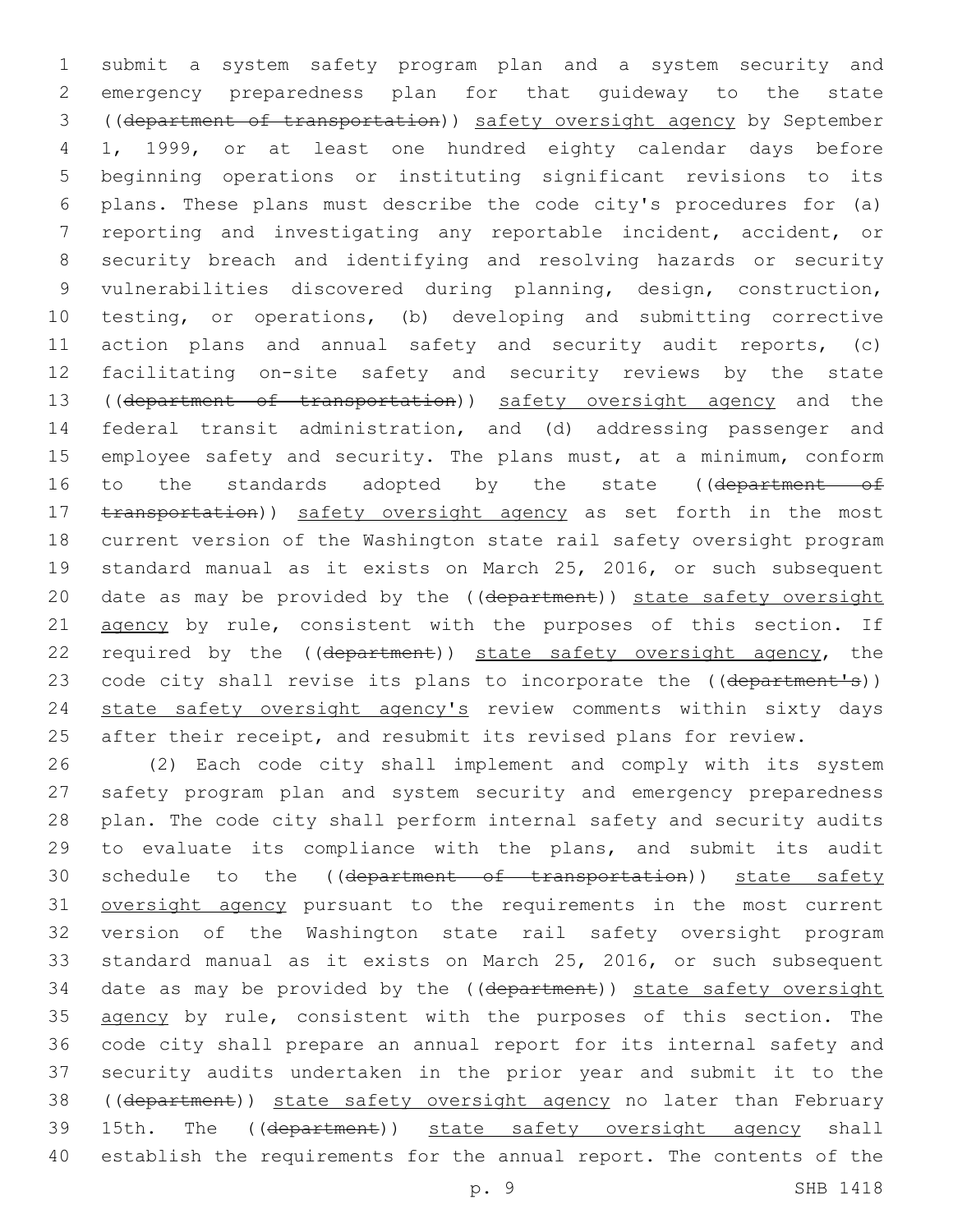annual report must include, at a minimum, the dates the audits were conducted, the scope of the audit activity, the audit findings and recommendations, the status of any corrective actions taken as a result of the audit activity, and the results of each audit in terms 5 of the adequacy and effectiveness of the plans.

 (3) Each code city shall notify the ((department of transportation)) state safety oversight agency, pursuant to the most current version of the Washington state rail safety oversight program standard manual as it exists on March 25, 2016, or such subsequent 10 date as may be provided by the ((department)) state safety oversight 11 agency by rule, consistent with the purposes of this section, any reportable incident, accident, security breach, hazard, or security 13 vulnerability. The ((department)) state safety oversight agency may adopt rules further defining any reportable incident, accident, 15 security breach, hazard, or security vulnerability. The code city shall investigate any reportable incident, accident, security breach, hazard, or security vulnerability and provide a written investigation 18 report to the ((department)) state safety oversight agency as described in the most current version of the Washington state rail safety oversight program standard manual as it exists on March 25, 2016, or such subsequent date as may be provided by the 22 ((department)) state safety oversight agency by rule, consistent with 23 the purposes of this section.

 (4) The system security and emergency preparedness plan required in subsection (1) of this section is exempt from public disclosure under chapter 42.56 RCW. However, the system safety program plan as described in this section is not subject to this exemption.

 **Sec. 7.** RCW 36.01.210 and 2016 c 33 s 4 are each amended to read 29 as follows:

 (1) Each county functioning under chapter 36.56 RCW that owns or operates a rail fixed guideway public transportation system as defined in RCW 81.104.015 shall submit a system safety program plan and a system security and emergency preparedness plan for that 34 quideway to the state ((department of transportation)) safety oversight agency by September 1, 1999, or at least one hundred eighty calendar days before beginning operations or instituting significant revisions to its plans. These plans must describe the county's procedures for (a) reporting and investigating any reportable incident, accident, or security breach and identifying and resolving

p. 10 SHB 1418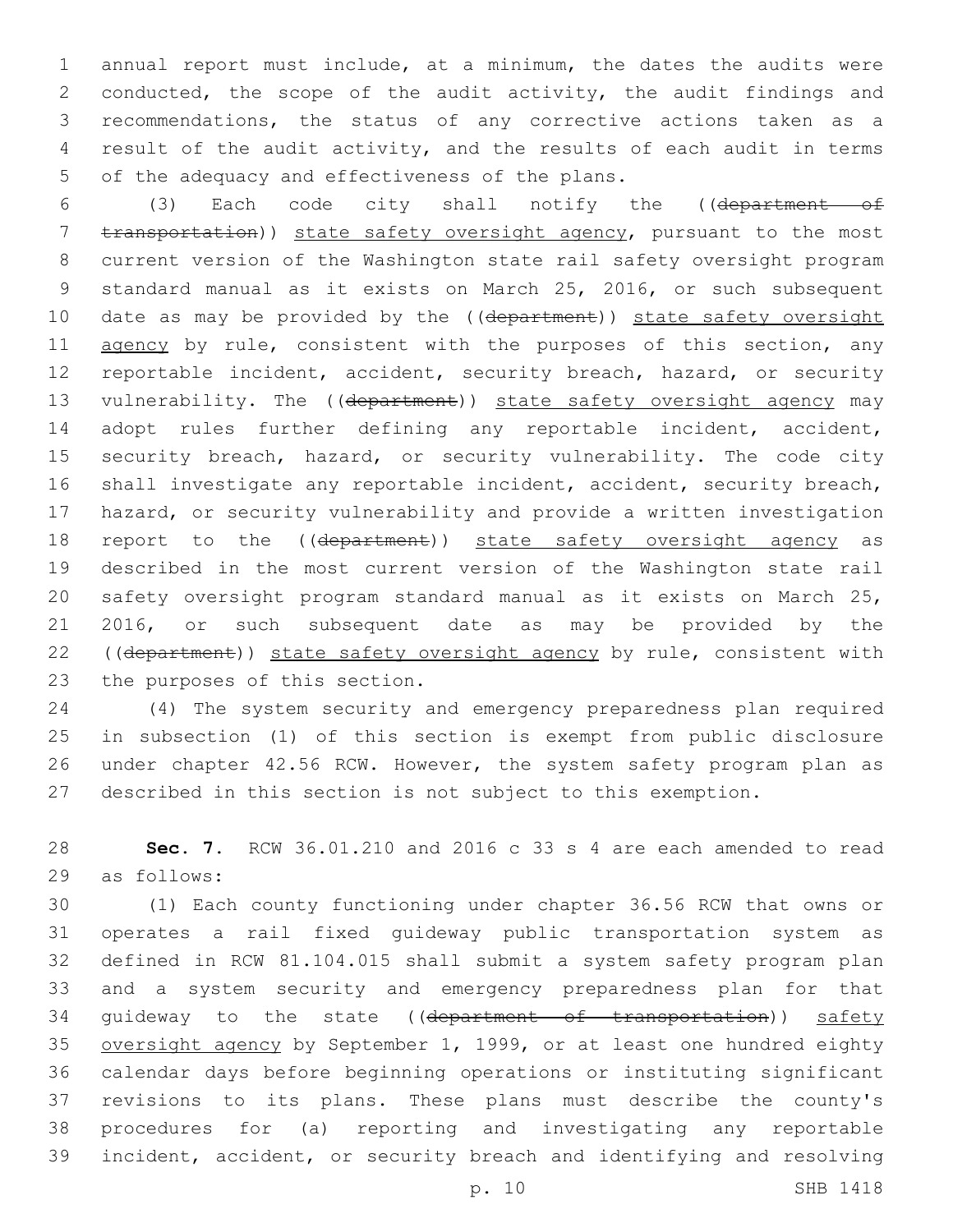1 hazards or security vulnerabilities discovered during planning, 2 design, construction, testing, or operations, (b) developing and 3 submitting corrective action plans and annual safety and security 4 audit reports, (c) facilitating on-site safety and security reviews 5 by the state ((department of transportation)) safety oversight agency 6 and the federal transit administration, and (d) addressing passenger 7 and employee safety and security. The plans must, at a minimum, 8 conform to the standards adopted by the state ((department of 9 transportation)) safety oversight agency as set forth in the most 10 current version of the Washington state rail safety oversight program 11 standard manual as it exists on March 25, 2016, or such subsequent 12 date as may be provided by the ((department)) state safety oversight 13 agency by rule, consistent with the purposes of this section. If 14 required by the ((department)) state safety oversight agency, the 15 county shall revise its plans to incorporate the ((department's)) 16 state safety oversight agency's review comments within sixty days 17 after their receipt, and resubmit its revised plans for review.

 (2) Each county functioning under chapter 36.56 RCW shall implement and comply with its system safety program plan and system security and emergency preparedness plan. The county shall perform internal safety and security audits to evaluate its compliance with 22 the plans, and submit its audit schedule to the ((department of 23 transportation)) state safety oversight agency pursuant to the requirements in the most current version of the Washington state rail safety oversight program standard manual as it exists on March 25, 2016, or such subsequent date as may be provided by the 27 ((department)) state safety oversight agency by rule, consistent with the purposes of this section. The county shall prepare an annual report for its internal safety and security audits undertaken in the 30 prior year and submit it to the ((department)) state safety oversight 31 agency no later than February 15th. The ((department)) state safety 32 oversight agency shall establish the requirements for the annual report. The contents of the annual report must include, at a minimum, the dates the audits were conducted, the scope of the audit activity, the audit findings and recommendations, the status of any corrective actions taken as a result of the audit activity, and the results of each audit in terms of the adequacy and effectiveness of the plans.

38 (3) Each county shall notify the ((department of transportation)) 39 state safety oversight agency, pursuant to the most current version 40 of the Washington state rail safety oversight program standard manual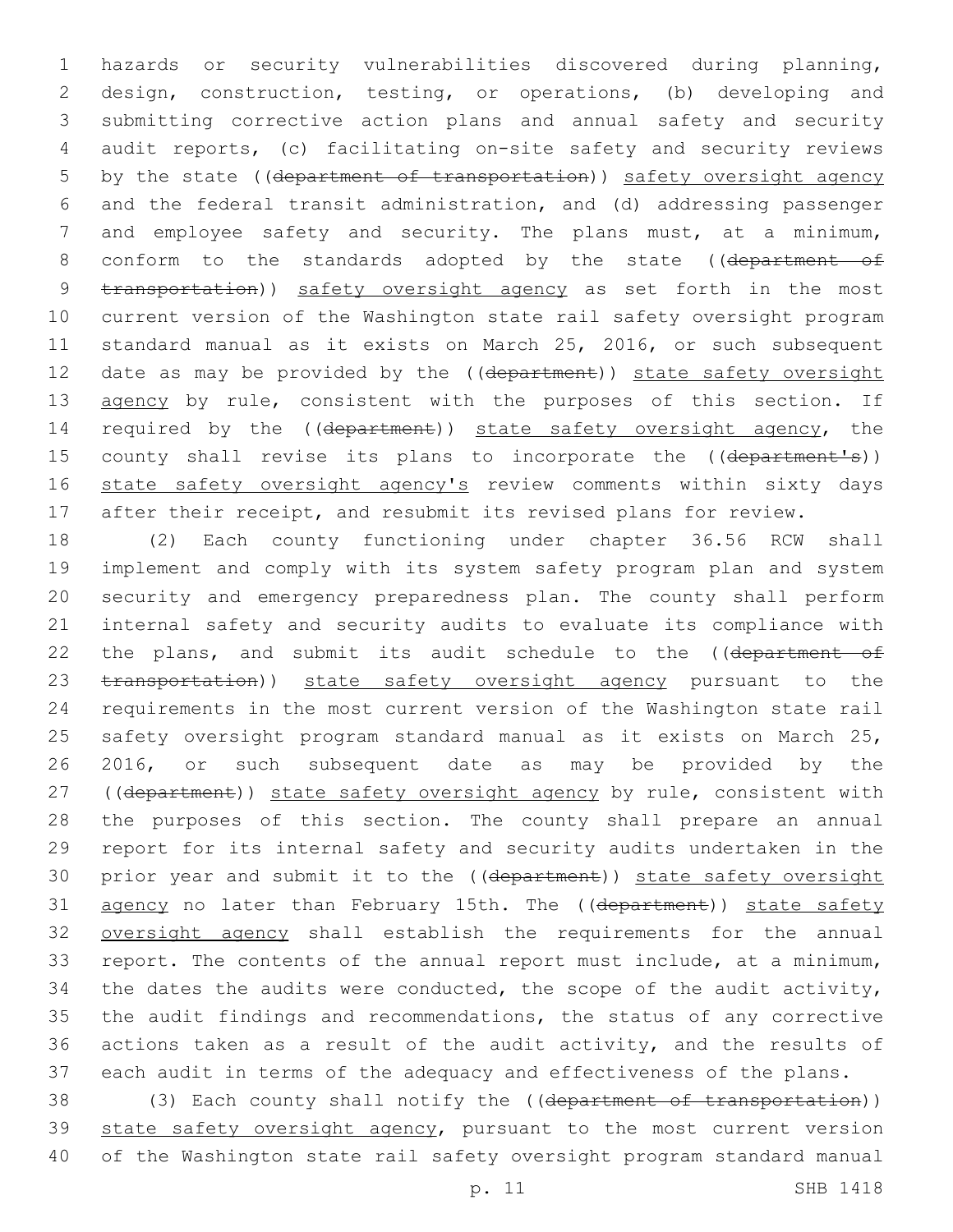as it exists on March 25, 2016, or such subsequent date as may be 2 provided by the ((department)) state safety oversight agency by rule, consistent with the purposes of this section, any reportable incident, accident, security breach, hazard, or security 5 vulnerability. The ((department)) state safety oversight agency may adopt rules further defining any reportable incident, accident, security breach, hazard, or security vulnerability. The county shall investigate any reportable incident, accident, security breach, hazard, or security vulnerability and provide a written investigation 10 report to the ((department)) state safety oversight agency as described in the most current version of the Washington state rail safety oversight program standard manual as it exists on March 25, 2016, or such subsequent date as may be provided by the 14 ((department)) state safety oversight agency by rule, consistent with 15 the purposes of this section.

 (4) The system security and emergency preparedness plan required in subsection (1) of this section is exempt from public disclosure under chapter 42.56 RCW. However, the system safety program plan as described in this section is not subject to this exemption.

 **Sec. 8.** RCW 36.57.120 and 2016 c 33 s 5 are each amended to read 21 as follows:

 (1) Each county transportation authority that owns or operates a rail fixed guideway public transportation system as defined in RCW 81.104.015 shall submit a system safety program plan and a system security and emergency preparedness plan for that guideway to the 26 state ((department of transportation)) safety oversight agency by September 1, 1999, or at least one hundred eighty calendar days before beginning operations or instituting significant revisions to its plans. These plans must describe the county transportation authority's procedures for (a) reporting and investigating any reportable incident, accident, or security breach and identifying and resolving hazards or security vulnerabilities discovered during planning, design, construction, testing, or operations, (b) developing and submitting corrective action plans and annual safety and security audit reports, (c) facilitating on-site safety and 36 security reviews by the state ((department of transportation)) safety oversight agency and the federal transit administration, and (d) addressing passenger and employee safety and security. The plans must, at a minimum, conform to the standards adopted by the state

p. 12 SHB 1418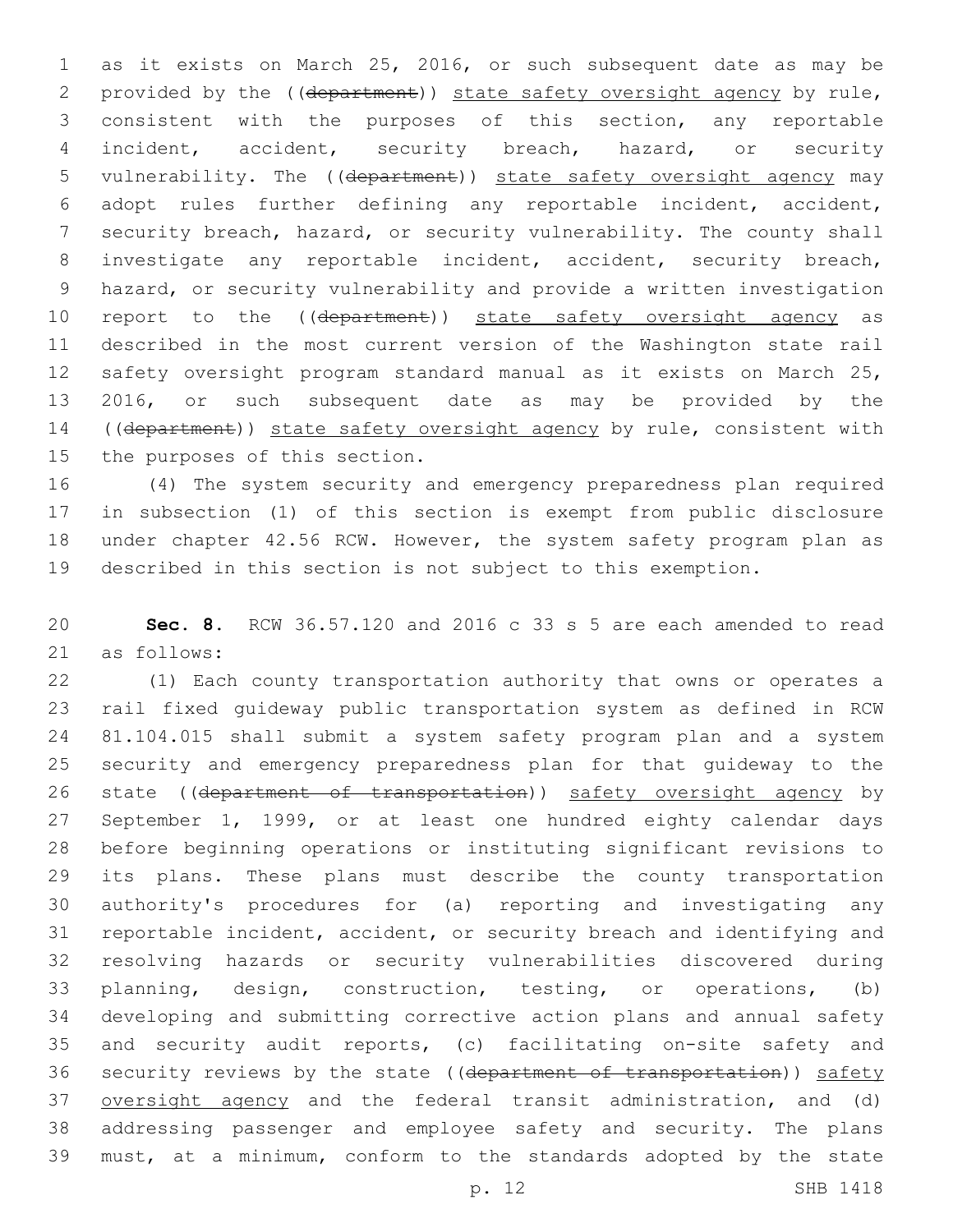((department of transportation)) safety oversight agency as set forth in the most current version of the Washington state rail safety oversight program standard manual as it exists on March 25, 2016, or 4 such subsequent date as may be provided by the ((department)) state safety oversight agency by rule, consistent with the purposes of this section. If required by the ((department)) state safety oversight agency, the county transportation authority shall revise its plans to 8 incorporate the ((department's)) state safety oversight agency's review comments within sixty days after their receipt, and resubmit 10 its revised plans for review.

 (2) Each county transportation authority shall implement and comply with its system safety program plan and system security and emergency preparedness plan. The county transportation authority shall perform internal safety and security audits to evaluate its compliance with the plans, and submit its audit schedule to the 16 ((department of transportation)) state safety oversight agency pursuant to the requirements in the most current version of the Washington state rail safety oversight program standard manual as it exists on March 25, 2016, or such subsequent date as may be provided 20 by the ((department)) state safety oversight agency by rule, consistent with the purposes of this section. The county transportation authority shall prepare an annual report for its internal safety and security audits undertaken in the prior year and 24 submit it to the ((department)) state safety oversight agency no 25 later than February 15th. The ((department)) state safety oversight 26 agency shall establish the requirements for the annual report. The contents of the annual report must include, at a minimum, the dates 28 the audits were conducted, the scope of the audit activity, the audit findings and recommendations, the status of any corrective actions taken as a result of the audit activity, and the results of each audit in terms of the adequacy and effectiveness of the plans.

 (3) Each county transportation authority shall notify the 33 ((department of transportation)) state safety oversight agency, pursuant to the most current version of the Washington state rail safety oversight program standard manual as it exists on March 25, 2016, or such subsequent date as may be provided by the 37 ((department)) state safety oversight agency by rule, consistent with the purposes of this section, any reportable incident, accident, security breach, hazard, or security vulnerability. The 40 ((department)) state safety oversight agency may adopt rules further

p. 13 SHB 1418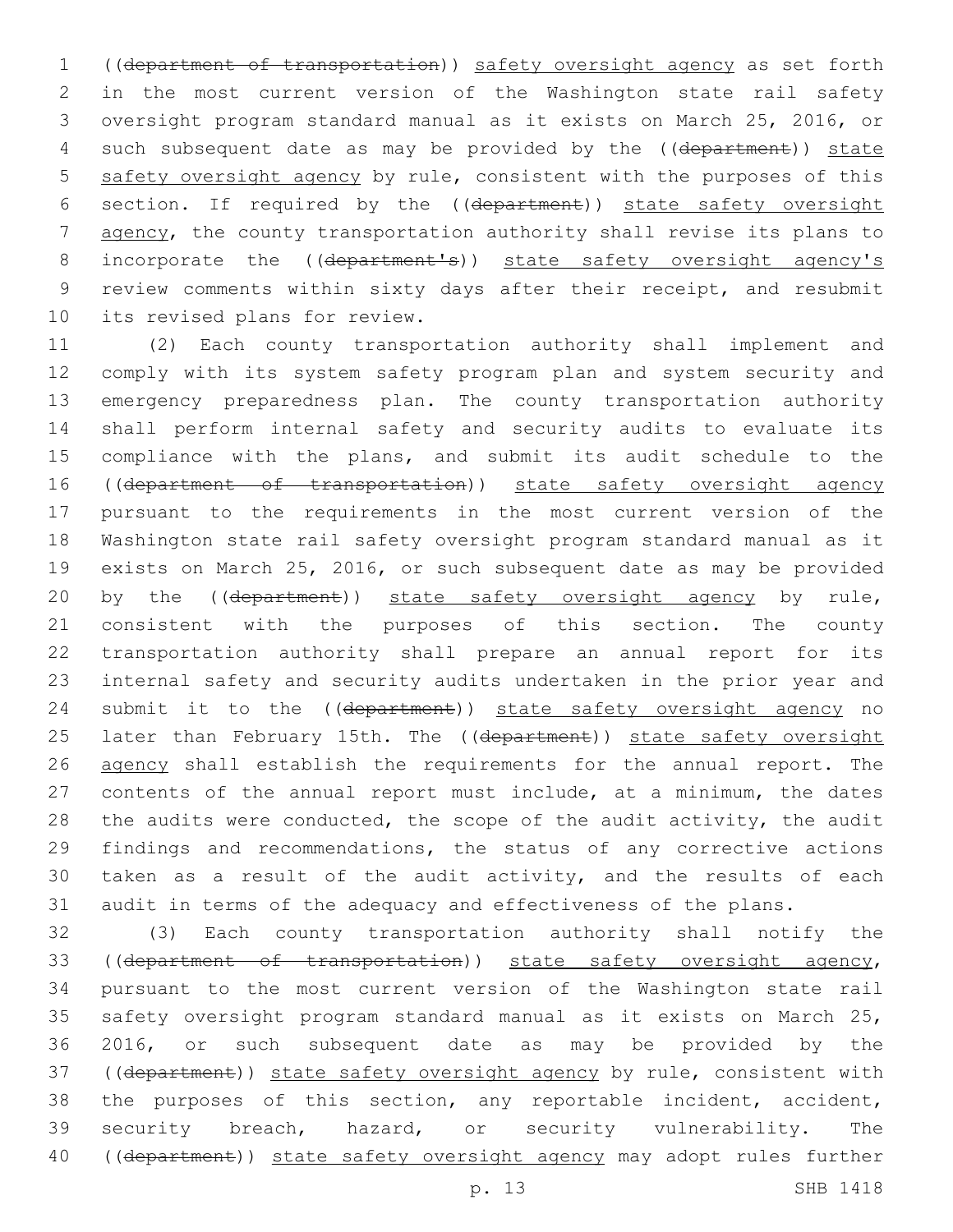defining any reportable incident, accident, security breach, hazard, or security vulnerability. The county transportation authority shall investigate any reportable incident, accident, security breach, hazard, or security vulnerability and provide a written investigation report to the ((department)) state safety oversight agency as described in the most current version of the Washington state rail safety oversight program standard manual as it exists on March 25, 2016, or such subsequent date as may be provided by the ((department)) state safety oversight agency by rule, consistent with 10 the purposes of this section.

 (4) The system security and emergency preparedness plan required in subsection (1) of this section is exempt from public disclosure under chapter 42.56 RCW. However, the system safety program plan as described in this section is not subject to this exemption.

 **Sec. 9.** RCW 36.57A.170 and 2016 c 33 s 6 are each amended to 16 read as follows:

 (1) Each public transportation benefit area that owns or operates a rail fixed guideway public transportation system as defined in RCW 81.104.015 shall submit a system safety program plan and a system security and emergency preparedness plan for that guideway to the 21 state ((department of transportation)) safety oversight agency by September 1, 1999, or at least one hundred eighty calendar days before beginning operations or instituting significant revisions to its plans. These plans must describe the public transportation benefit area's procedures for (a) reporting and investigating any reportable incident, accident, or security breach and identifying and resolving hazards or security vulnerabilities discovered during planning, design, construction, testing, or operations, (b) developing and submitting corrective action plans and annual safety and security audit reports, (c) facilitating on-site safety and 31 security reviews by the state ((department of transportation)) safety oversight agency and the federal transit administration, and (d) addressing passenger and employee safety and security. The plans must, at a minimum, conform to the standards adopted by the state 35 ((department of transportation)) safety oversight agency as set forth in the most current version of the Washington state rail safety oversight program standard manual as it exists on March 25, 2016, or 38 such subsequent date as may be provided by the ((department)) state 39 safety oversight agency by rule, consistent with the purposes of this

p. 14 SHB 1418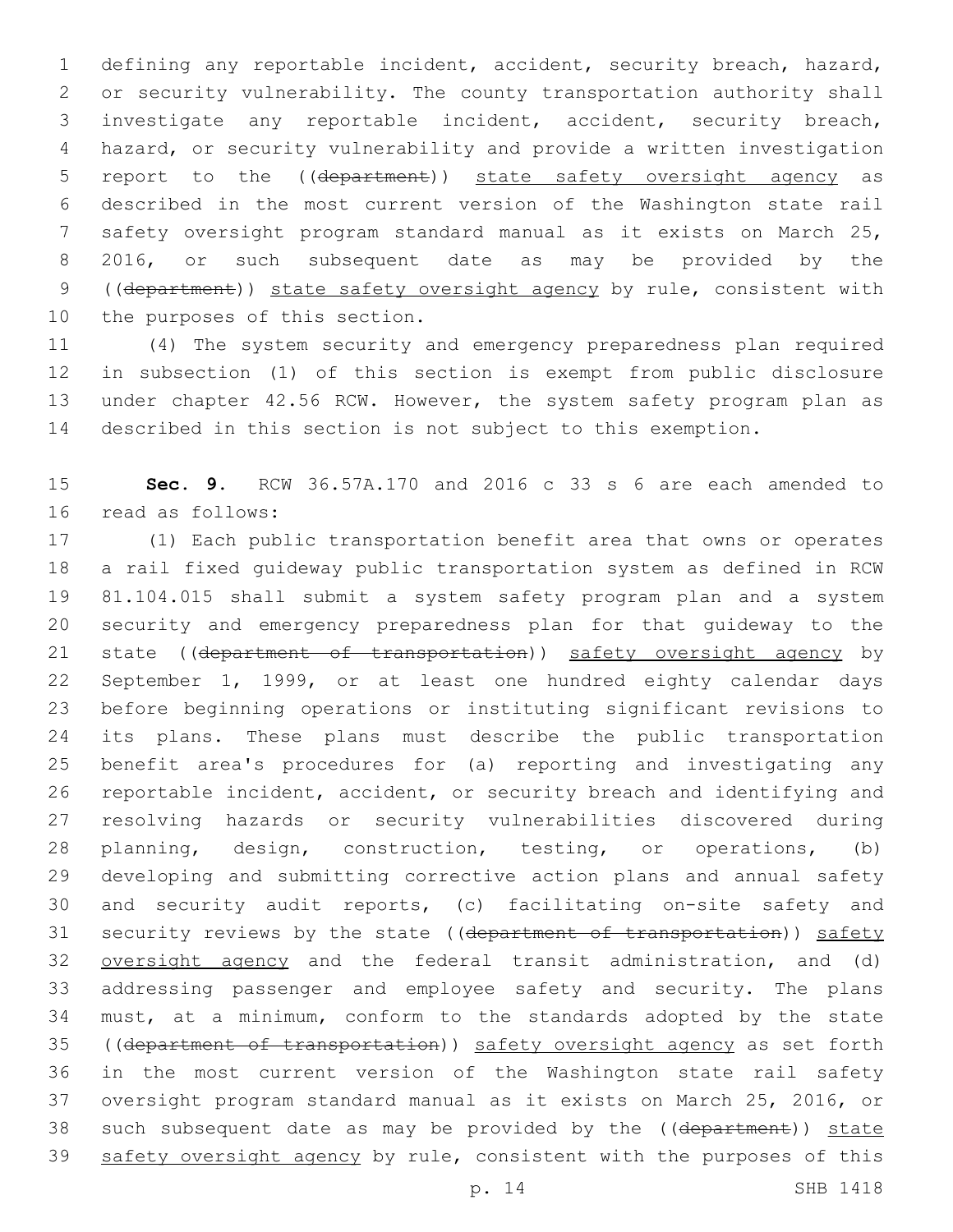1 section. If required by the ((department)) state safety oversight 2 agency, the public transportation benefit area shall revise its plans to incorporate the ((department's)) state safety oversight agency's review comments within sixty days after their receipt, and resubmit 5 its revised plans for review.

 (2) Each public transportation benefit area shall implement and comply with its system safety program plan and system security and emergency preparedness plan. The public transportation benefit area shall perform internal safety and security audits to evaluate its compliance with the plans, and submit its audit schedule to the 11 ((department of transportation)) state safety oversight agency pursuant to the requirements in the most current version of the Washington state rail safety oversight program standard manual as it exists on March 25, 2016, or such subsequent date as may be provided 15 by the ((department)) state safety oversight agency by rule, consistent with the purposes of this section. The public transportation benefit area shall prepare an annual report for its internal safety and security audits undertaken in the prior year and 19 submit it to the ((department)) state safety oversight agency no 20 later than February 15th. The ((department)) state safety oversight 21 agency shall establish the requirements for the annual report. The contents of the annual report must include, at a minimum, the dates the audits were conducted, the scope of the audit activity, the audit findings and recommendations, the status of any corrective actions 25 taken as a result of the audit activity, and the results of each audit in terms of the adequacy and effectiveness of the plans.

 (3) Each public transportation benefit area shall notify the 28 ((department of transportation)) state safety oversight agency, pursuant to the most current version of the Washington state rail safety oversight program standard manual as it exists on March 25, 2016, or such subsequent date as may be provided by the 32 ((department)) state safety oversight agency by rule, consistent with the purposes of this section, any reportable incident, accident, security breach, hazard, or security vulnerability. The 35 ((department)) state safety oversight agency may adopt rules further defining any reportable incident, accident, security breach, hazard, or security vulnerability. The public transportation benefit area shall investigate any reportable incident, accident, security breach, hazard, or security vulnerability and provide a written investigation 40 report to the ((department)) state safety oversight agency as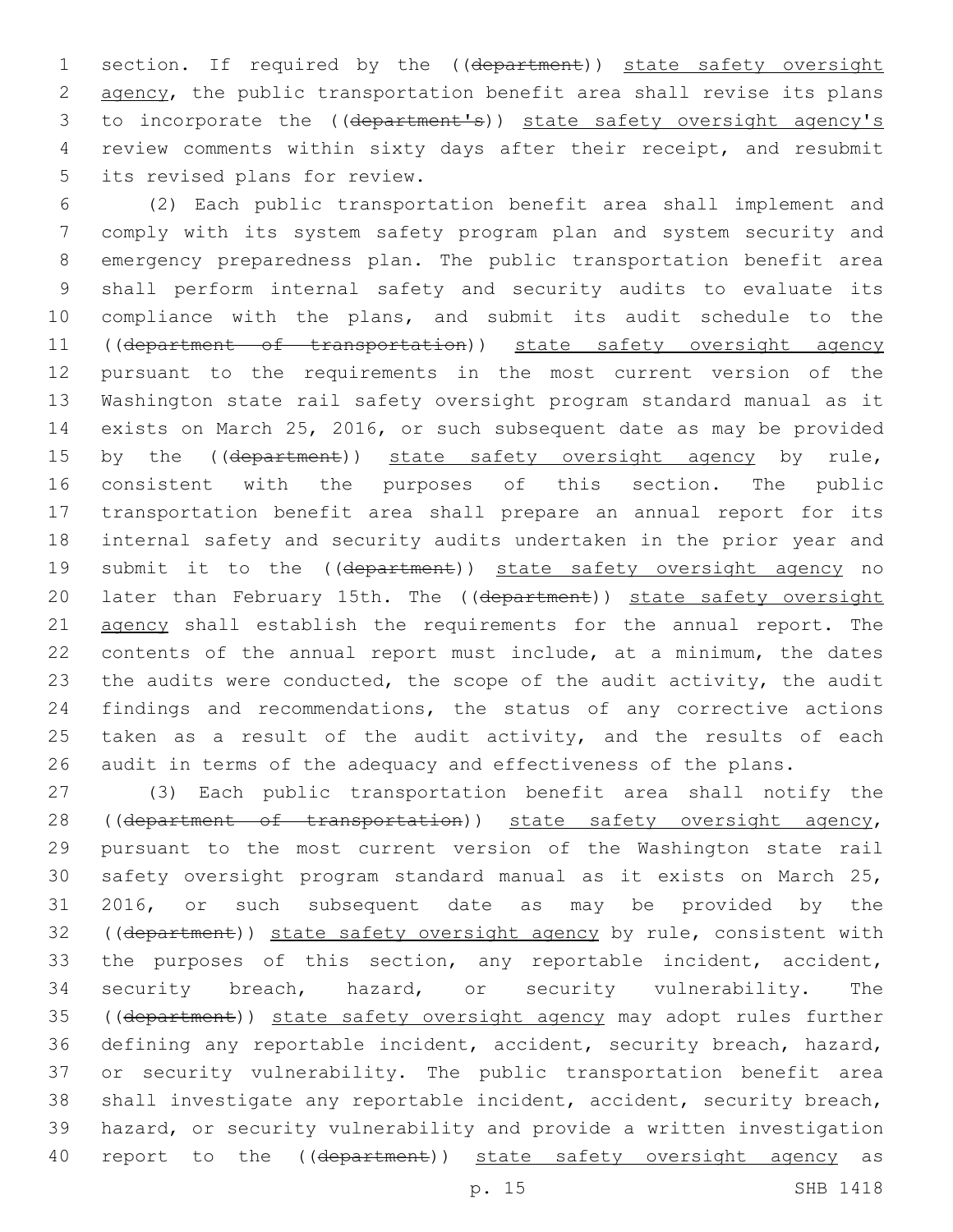described in the most current version of the Washington state rail safety oversight program standard manual as it exists on March 25, 2016, or such subsequent date as may be provided by the ((department)) state safety oversight agency by rule, consistent with 5 the purposes of this section.

 (4) The system security and emergency preparedness plan required in subsection (1) of this section is exempt from public disclosure under chapter 42.56 RCW. However, the system safety program plan as described in this section is not subject to this exemption.

 **Sec. 10.** RCW 81.112.180 and 2016 c 33 s 1 are each amended to 11 read as follows:

 (1) Each regional transit authority that owns or operates a rail fixed guideway public transportation system as defined in RCW 81.104.015 shall submit a system safety program plan and a system security and emergency preparedness plan for that guideway to the 16 state ((department of transportation)) safety oversight agency by September 1, 1999, or at least one hundred eighty calendar days before beginning operations or instituting significant revisions to its plans. These plans must describe the authority's procedures for (a) reporting and investigating any reportable incident, accident, or security breach and identifying and resolving hazards or security vulnerabilities discovered during planning, design, construction, testing, or operations, (b) developing and submitting corrective 24 action plans and annual safety and security audit reports, (c) facilitating on-site safety and security reviews by the state 26 ((department of transportation)) safety oversight agency and the federal transit administration, and (d) addressing passenger and employee safety and security. The plans must, at a minimum, conform 29 to the standards adopted by the state ((department of 30 transportation)) safety oversight agency as set forth in the most current version of the Washington state rail safety oversight program standard manual as it exists on March 25, 2016, or such subsequent 33 date as may be provided by the ((department)) state safety oversight 34 agency by rule, consistent with the purposes of this section. If 35 required by the ((department)) state safety oversight agency, the regional transit authority shall revise its plans to incorporate the 37 ((department's)) state safety oversight agency's review comments within sixty days after their receipt, and resubmit its revised plans 39 for review.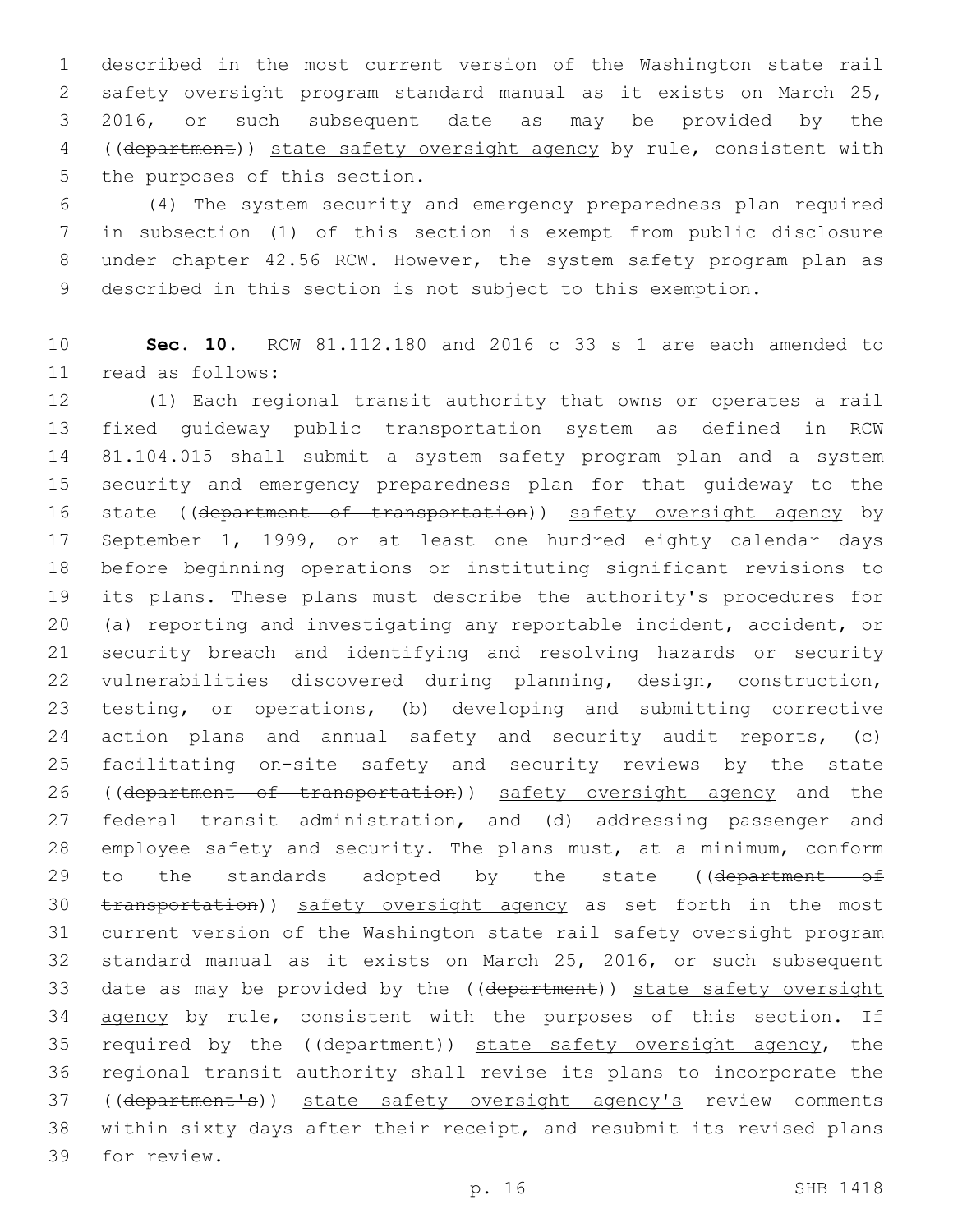(2) Each regional transit authority shall implement and comply with its system safety program plan and system security and emergency preparedness plan. The regional transit authority shall perform internal safety and security audits to evaluate its compliance with 5 the plans, and submit its audit schedule to the ((department of transportation)) state safety oversight agency pursuant to the requirements in the most current version of the Washington state rail safety oversight program standard manual as it exists on March 25, 2016, or such subsequent date as may be provided by the 10 ((department)) state safety oversight agency by rule, consistent with the purposes of this section. The regional transit authority shall prepare an annual report for its internal safety and security audits 13 undertaken in the prior year and submit it to the ((department)) 14 state safety oversight agency no later than February 15th. The 15 ((department)) state safety oversight agency shall establish the requirements for the annual report. The contents of the annual report must include, at a minimum, the dates the audits were conducted, the 18 scope of the audit activity, the audit findings and recommendations, the status of any corrective actions taken as a result of the audit activity, and the results of each audit in terms of the adequacy and 21 effectiveness of the plans.

22 (3) Each regional transit authority shall notify the ((department 23 of transportation)) state safety oversight agency, pursuant to the 24 most current version of the Washington state rail safety oversight 25 program standard manual as it exists on March 25, 2016, or such 26 subsequent date as may be provided by the ((department)) state safety 27 oversight agency by rule, consistent with the purposes of this 28 section, any reportable incident, accident, security breach, hazard, 29 or security vulnerability. The ((department)) state safety oversight 30 agency may adopt rules further defining any reportable incident, 31 accident, security breach, hazard, or security vulnerability. The 32 regional transit authority shall investigate any reportable incident, 33 accident, security breach, hazard, or security vulnerability and 34 provide a written investigation report to the ((department)) state 35 safety oversight agency as described in the most current version of 36 the Washington state rail safety oversight program standard manual as 37 it exists on March 25, 2016, or such subsequent date as may be 38 provided by the ((department)) state safety oversight agency by rule, 39 consistent with the purposes of this section.